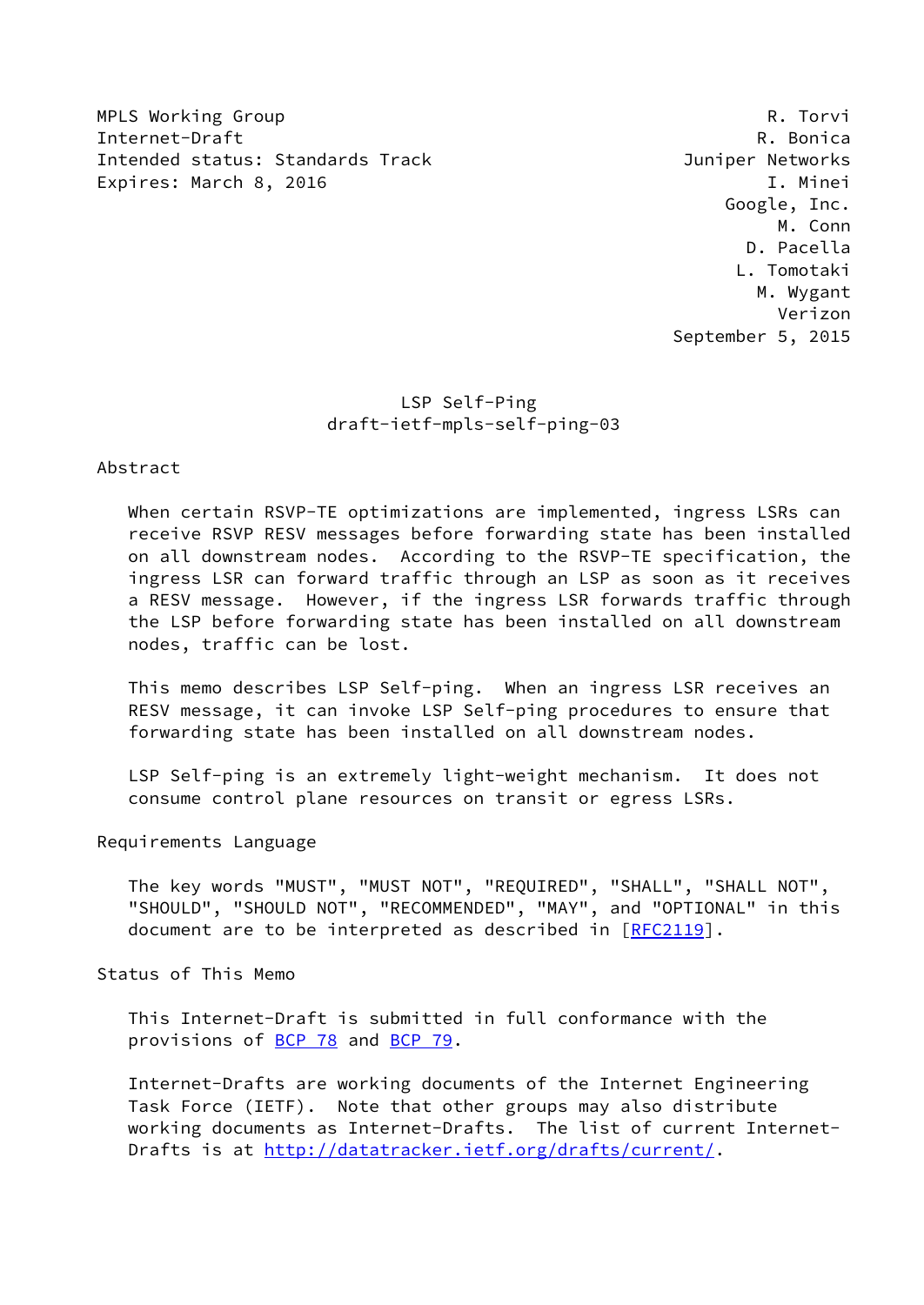<span id="page-1-1"></span>Internet-Draft LSP Self-Ping September 2015

 Internet-Drafts are draft documents valid for a maximum of six months and may be updated, replaced, or obsoleted by other documents at any time. It is inappropriate to use Internet-Drafts as reference material or to cite them other than as "work in progress."

This Internet-Draft will expire on March 8, 2016.

Copyright Notice

 Copyright (c) 2015 IETF Trust and the persons identified as the document authors. All rights reserved.

This document is subject to [BCP 78](https://datatracker.ietf.org/doc/pdf/bcp78) and the IETF Trust's Legal Provisions Relating to IETF Documents [\(http://trustee.ietf.org/license-info](http://trustee.ietf.org/license-info)) in effect on the date of publication of this document. Please review these documents carefully, as they describe your rights and restrictions with respect to this document. Code Components extracted from this document must include Simplified BSD License text as described in Section 4.e of the Trust Legal Provisions and are provided without warranty as described in the Simplified BSD License.

Table of Contents

| 3. | The LSP Self-ping Message 5       |  |  |  |  |  |  |  |  |           |
|----|-----------------------------------|--|--|--|--|--|--|--|--|-----------|
|    | 4. LSP Self Ping Procedures 6     |  |  |  |  |  |  |  |  |           |
|    | 5. Bidirectional LSP Procedures 7 |  |  |  |  |  |  |  |  |           |
| 6. |                                   |  |  |  |  |  |  |  |  | <u>8</u>  |
| 7. |                                   |  |  |  |  |  |  |  |  | <u>୍ର</u> |
| 8. |                                   |  |  |  |  |  |  |  |  |           |
|    |                                   |  |  |  |  |  |  |  |  |           |
|    |                                   |  |  |  |  |  |  |  |  |           |
|    | 10.1. Normative References 9      |  |  |  |  |  |  |  |  |           |
|    | 10.2. Informative References      |  |  |  |  |  |  |  |  | 10        |
|    |                                   |  |  |  |  |  |  |  |  |           |

### <span id="page-1-0"></span>[1](#page-1-0). Introduction

 Ingress Label Switching Routers (LSR) use RSVP-TE [[RFC3209](https://datatracker.ietf.org/doc/pdf/rfc3209)] to establish MPLS Label Switched Paths. The following paragraphs describe RSVP-TE procedures.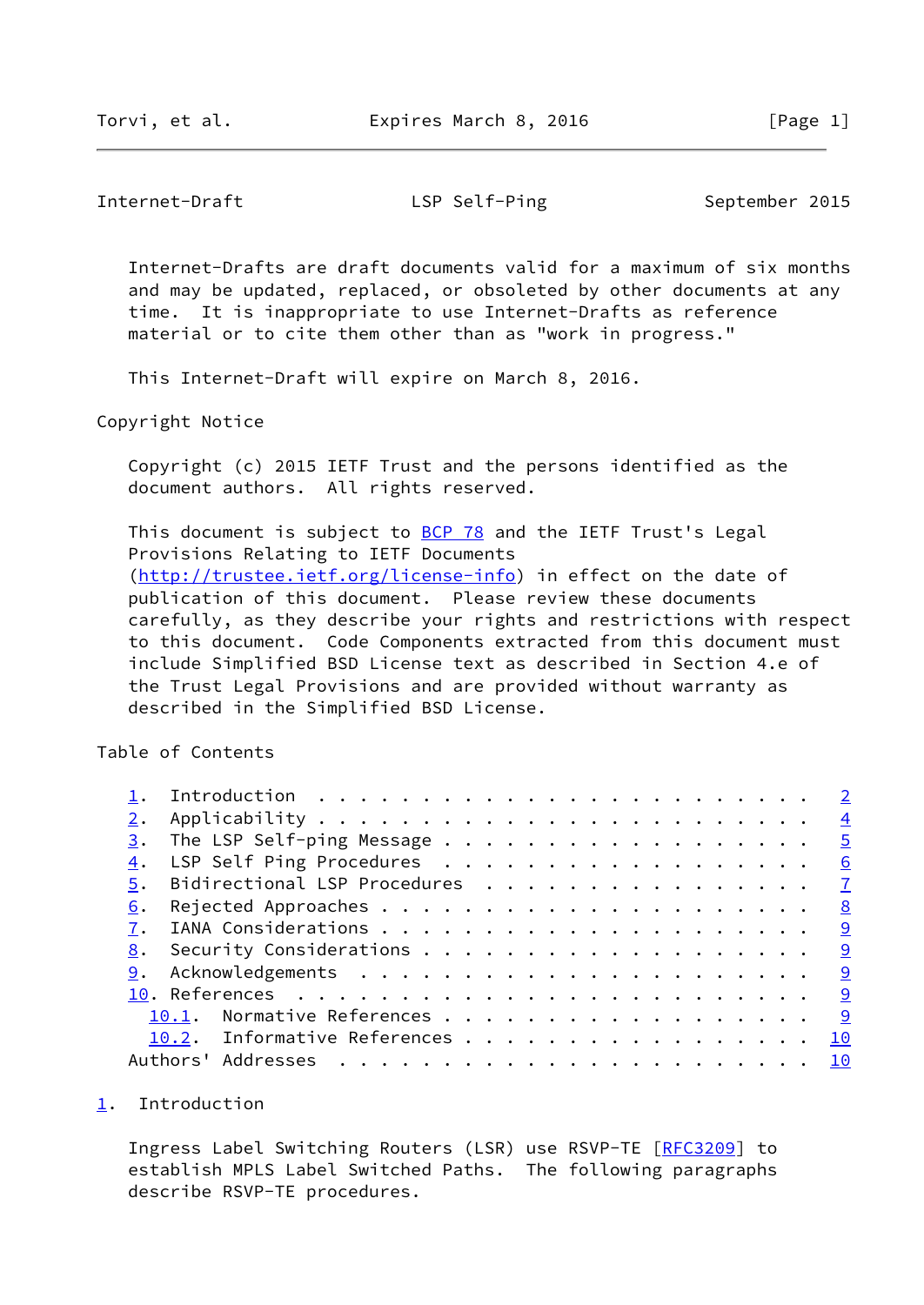The ingress LSR calculates a path between itself and an egress LSR. The calculated path can be either strictly or loosely routed. Having calculated a path, the ingress LSR constructs an RSVP PATH message.

Torvi, et al. **Expires March 8, 2016** [Page 2]

Internet-Draft LSP Self-Ping September 2015

 The PATH message includes an Explicit Route Object (ERO) that represents the path between the ingress and egress LSRs.

 The ingress LSR forwards the PATH message towards the egress LSR, following the path defined by the ERO. Each transit LSR that receives the PATH message executes admission control procedures. If the transit LSR admits the LSP, it sends the PATH message downstream, to the next node in the ERO.

 When the egress LSR receives the PATH message, it binds a label to the LSP. The label can be implicit null, explicit null, or non-null. The egress LSR then installs forwarding state (if necessary), and constructs an RSVP RESV message. The RESV message contains a Label Object that includes the label that has been bound to the LSP.

 The egress LSR sends the RESV message upstream towards the ingress LSR. The RESV message visits the same transit LSRs that the PATH message visited, in reverse order. Each transit LSR binds a label to the LSP, updates its forwarding state and updates the RESV message. As a result, the Label Object in the RESV message contains the label that has been bound to the LSP most recently. Finally, the transit LSR sends the RESV message upstream, along the reverse path of the LSP.

 When the ingress LSR receives the RESV message, it installs forwarding state. Once the ingress LSR installs forwarding state it can forward traffic through the LSP.

 Some implementations optimize the above-described procedure by allowing LSRs to send RESV messages before installing forwarding state [[RFC6383](https://datatracker.ietf.org/doc/pdf/rfc6383)]. This optimization is desirable, because it allows LSRs to install forwarding state in parallel, thus accelerating the process of LSP signaling and setup. However, this optimization creates a race condition. When the ingress LSR receives a RESV message, some downstream LSRs may have not yet installed forwarding state. If the ingress LSR forwards traffic through the LSP before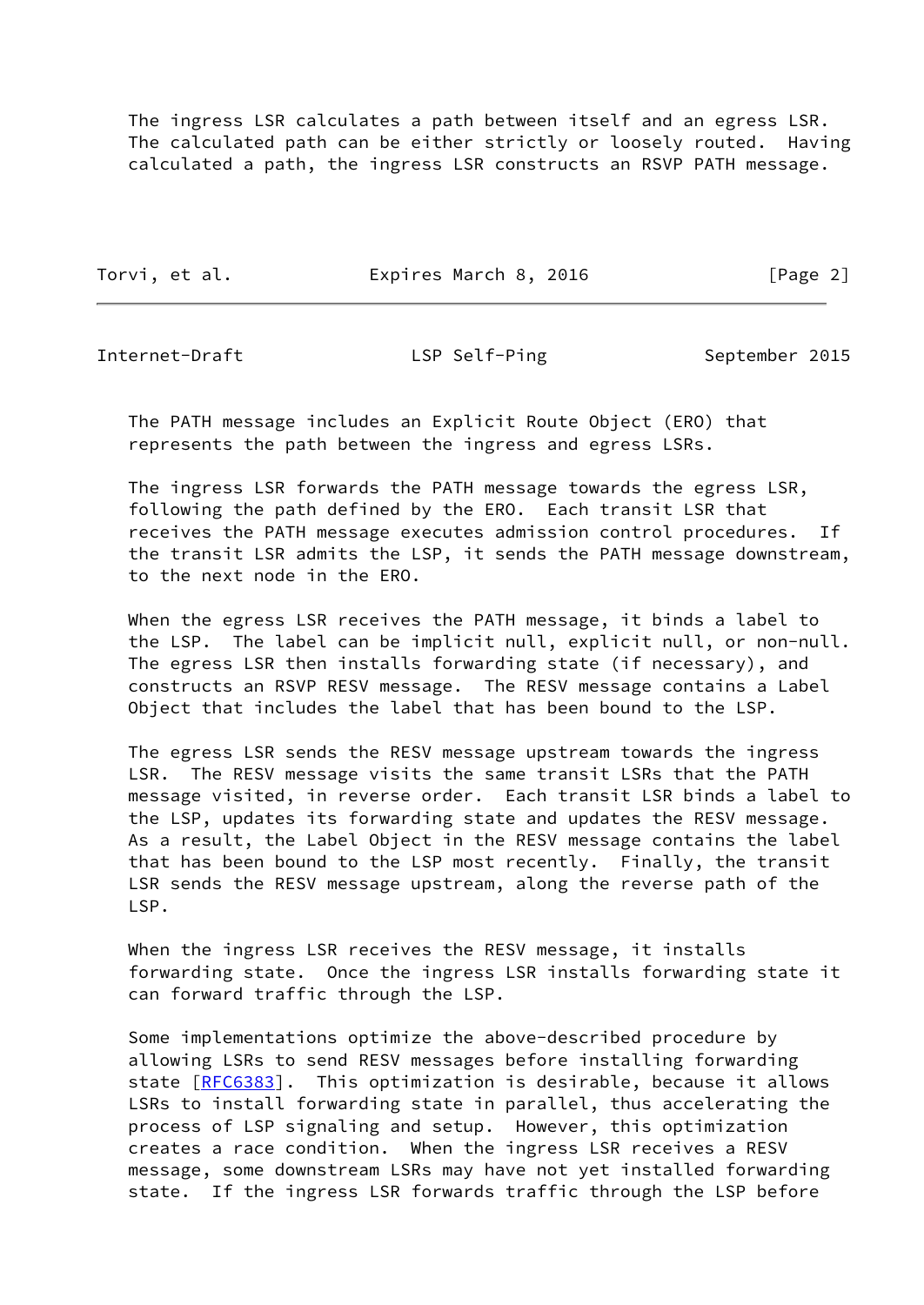forwarding state has been installed on all downstream nodes, traffic can be lost.

 This memo describes LSP Self-ping. When an ingress LSR receives an RESV message, it can invoke LSP Self-ping procedures to verify that forwarding state has been installed on all downstream nodes. By verifying the installation of downstream forwarding state, the ingress LSR eliminates this particular cause of traffic loss.

 LSP Self-ping is an extremely light-weight mechanism. It does not consume control plane resources on transit or egress LSRs.

| Expires March 8, 2016<br>Torvi, et al. | [Page 3] |
|----------------------------------------|----------|
|----------------------------------------|----------|

<span id="page-3-1"></span>Internet-Draft LSP Self-Ping September 2015

 Although LSP Ping and LSP Self-ping are named similarly, each is a unique protocol, designed for a unique purpose. Each protocol listens on its own UDP port and executes its own unique procedures.

<span id="page-3-0"></span>[2](#page-3-0). Applicability

LSP Self-ping is applicable in the following scenario:

- o The ingress LSR signals a point-to-point LSP
- o The ingress LSR receives a RESV message
- o The RESV message indicates that all downstream nodes have begun the process of forwarding state installation
- o The RESV message does not guarantee that all downstream nodes have completed the process of forwarding state installation
- o The ingress LSR needs to confirm that all downstream nodes have completed the process for forwarding state installation
- o The ingress LSR does not need to confirm the correctness of downstream forwarding state, because there is a very high likelihood that downstream forwarding state is correct
- o Control plane resources on the egress LSR may be scarce
- o The need to conserve control plane resources on the egress LSR outweighs the need to determine whether downstream forwarding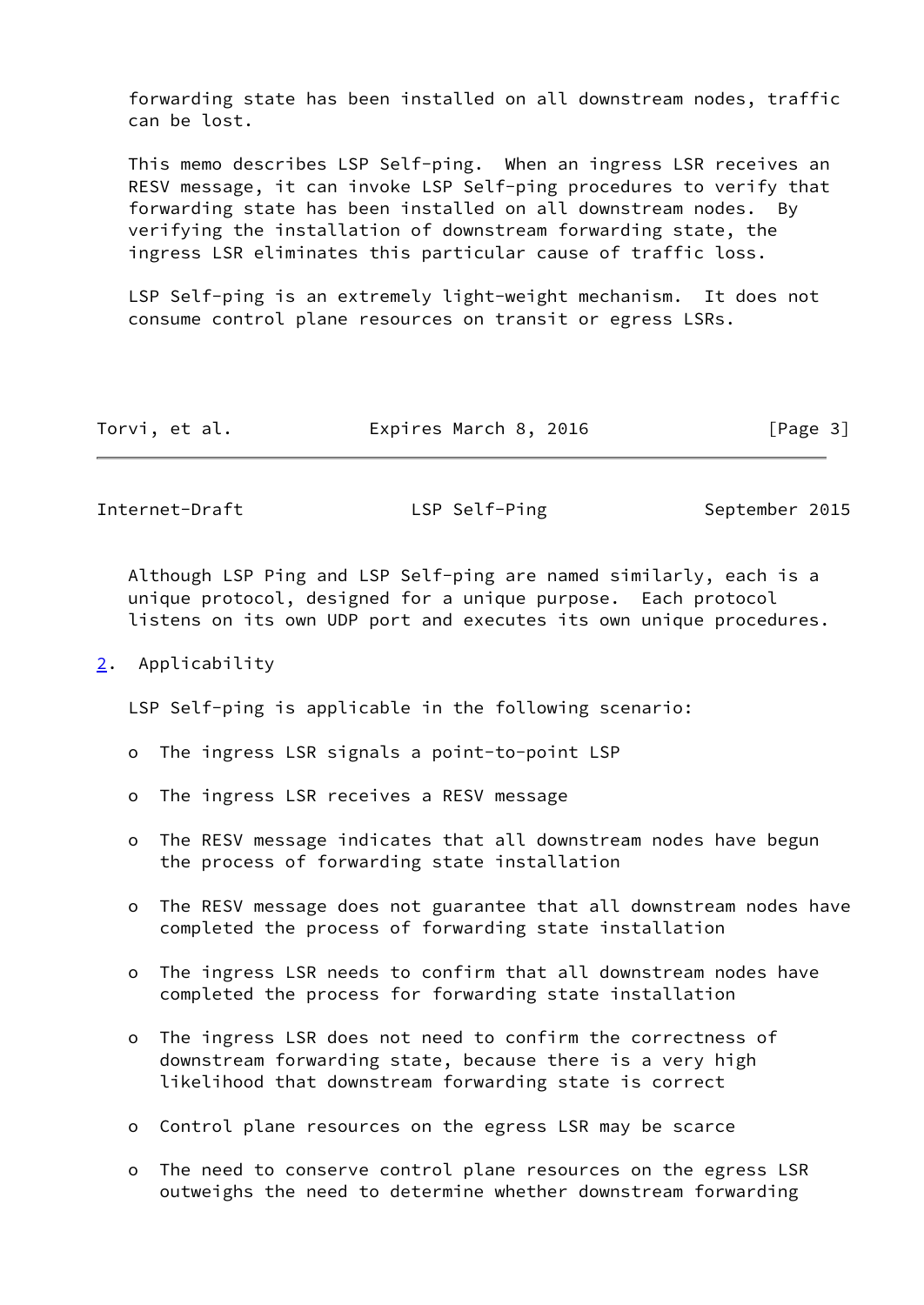state is correct

 Unlike LSP Ping [\[RFC4379](https://datatracker.ietf.org/doc/pdf/rfc4379)] and S-BFD [\[I-D.akiya-bfd-seamless-base](#page-10-2)], LSP Self-ping is not a general purpose MPLS OAM mechanism. It cannot reliably determine whether downstream forwarding state is correct. For example, if a downstream LSR installs a forwarding state that causes an LSP to terminate at the wrong node, LSP Self-ping will not detect an error. In another example, if a downstream LSR erroneously forwards a packet without an MPLS label, LSP Self-ping will not detect an error.

 Furthermore, LSP Self-ping fails when either of the following conditions are true:

- o The LSP under test is signaled by the Label Distribution Protocol (LDP) Independent Mode [[RFC5036](https://datatracker.ietf.org/doc/pdf/rfc5036)]
- o Reverse Path Forwarding (RPF) [\[RFC3704](https://datatracker.ietf.org/doc/pdf/rfc3704)] filters are enabled on links that connect the ingress LSR to the egress LSR

| Torvi, et al. | Expires March 8, 2016 | [Page 4] |
|---------------|-----------------------|----------|

<span id="page-4-0"></span>Internet-Draft LSP Self-Ping September 2015

 While LSP Ping and S-BFD are general purpose OAM mechanisms, they are not applicable in the above described scenario because:

- o LSP Ping consumes control plane resources on the egress LSR
- o An S-BFD implementation either consumes control plane resources on the egress LSR or requires special support for S-BFD on the forwarding plane.

 By contrast, LSP Self-ping requires nothing from the egress LSR beyond the ability to forward an IP datagram.

 LSP Self-ping's purpose is to determine whether forwarding state has been installed on all downstream LSRs. Its primary constraint is to minimize its impact on egress LSR performance. This functionality is valuable during network convergence events that impact a large number of LSPs.

 Therefore, LSP Self-ping is applicable in the scenario described above, where the LSP is signaled by RSVP, RPF is not enabled, and the need to conserve control plane resources on the egress LSR outweighs the need to determine whether downstream forwarding state is correct.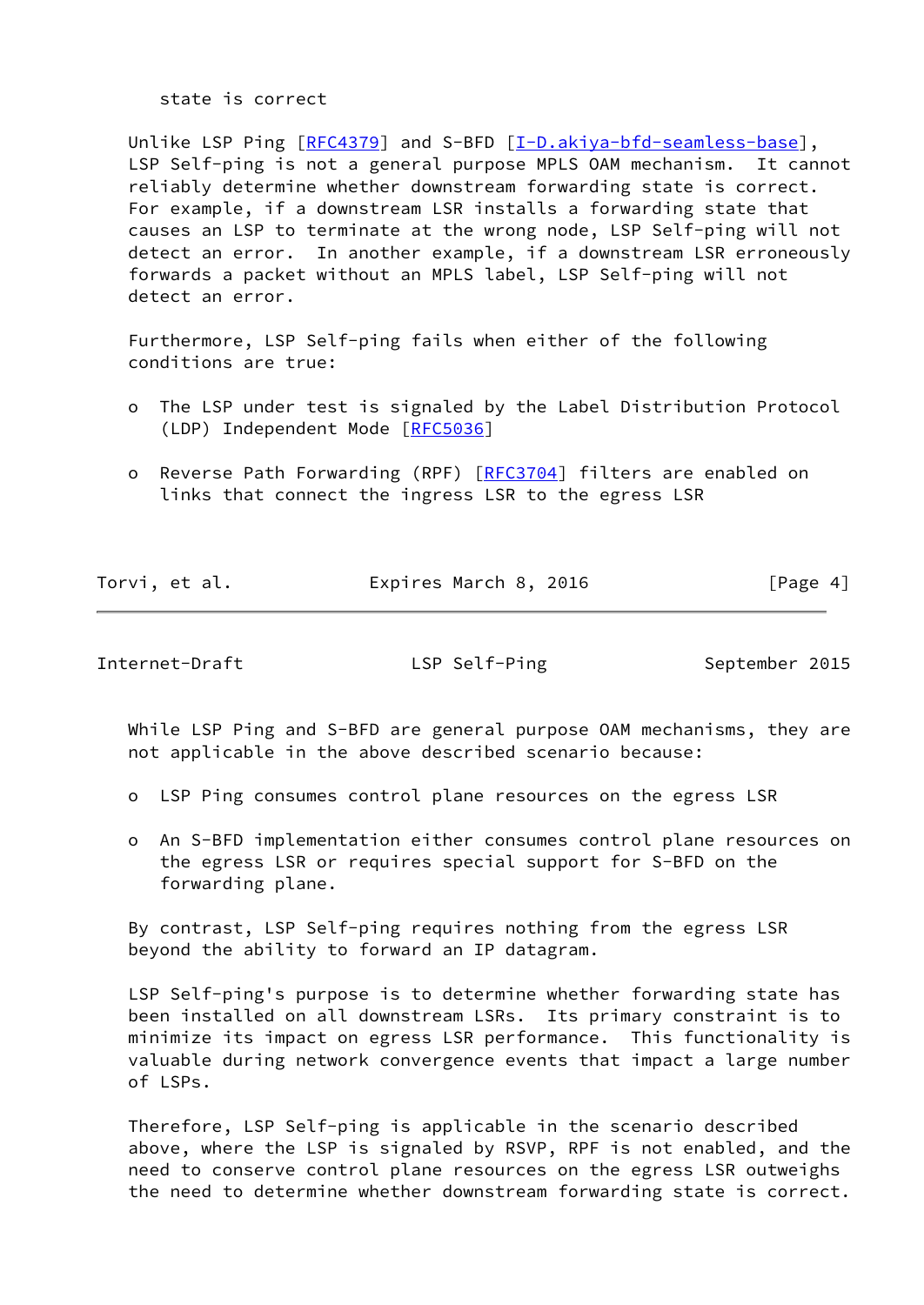#### <span id="page-5-0"></span>[3](#page-5-0). The LSP Self-ping Message

The LSP Self-ping Message is a User Datagram Protocol (UDP) [\[RFC0768](https://datatracker.ietf.org/doc/pdf/rfc0768)] packet that encapsulates a session ID. If the RSVP messages used to establish the LSP under test were delivered over IPv4 [[RFC0791](https://datatracker.ietf.org/doc/pdf/rfc0791)], the UDP datagram MUST be encapsulated in an IPv4 header. If the RSVP messages used to establish the LSP were delivered over IPv6 [\[RFC2460](https://datatracker.ietf.org/doc/pdf/rfc2460)], the UDP datagram MUST be encapsulated in an IPv6 header.

In either case:

- o The IP Source Address MAY be configurable. By default, it MUST be the address of the egress LSR
- o The IP Destination Address MUST be the address of the ingress LSR
- o The IP Time to Live (TTL) / Hop Count MAY be configurable. By default, it MUST be 255
- o The IP DSCP MAY be configurable. By default, it MUST be CS6 (Ox48) [[RFC4594](https://datatracker.ietf.org/doc/pdf/rfc4594)]
- o The UDP Source Port MUST be selected from the dynamic range (49152-65535) [\[RFC6335](https://datatracker.ietf.org/doc/pdf/rfc6335)]

| Torvi, et al. | Expires March 8, 2016 |  | [Page 5] |
|---------------|-----------------------|--|----------|
|---------------|-----------------------|--|----------|

<span id="page-5-1"></span>Internet-Draft LSP Self-Ping September 2015

o The UDP Destination Port MUST be lsp-self-ping (8503) [*IANA.PORTS*] UDP packet contents have the following format:

| 0 1 2 3 4 5 6 7 8 9 0 1 2 3 4 5 6 7 8 9 0 1 2 3 4 5 6 7 8 9 0 1 |  |  |  |  |  |  |                     |  |  |  |  |  |  |  |  |
|-----------------------------------------------------------------|--|--|--|--|--|--|---------------------|--|--|--|--|--|--|--|--|
|                                                                 |  |  |  |  |  |  |                     |  |  |  |  |  |  |  |  |
|                                                                 |  |  |  |  |  |  | Session-ID          |  |  |  |  |  |  |  |  |
|                                                                 |  |  |  |  |  |  | $(64 \text{ bits})$ |  |  |  |  |  |  |  |  |
|                                                                 |  |  |  |  |  |  |                     |  |  |  |  |  |  |  |  |

## LSP Self-ping Message

The Session-ID is a 64-bit field that associates an LSP Self-ping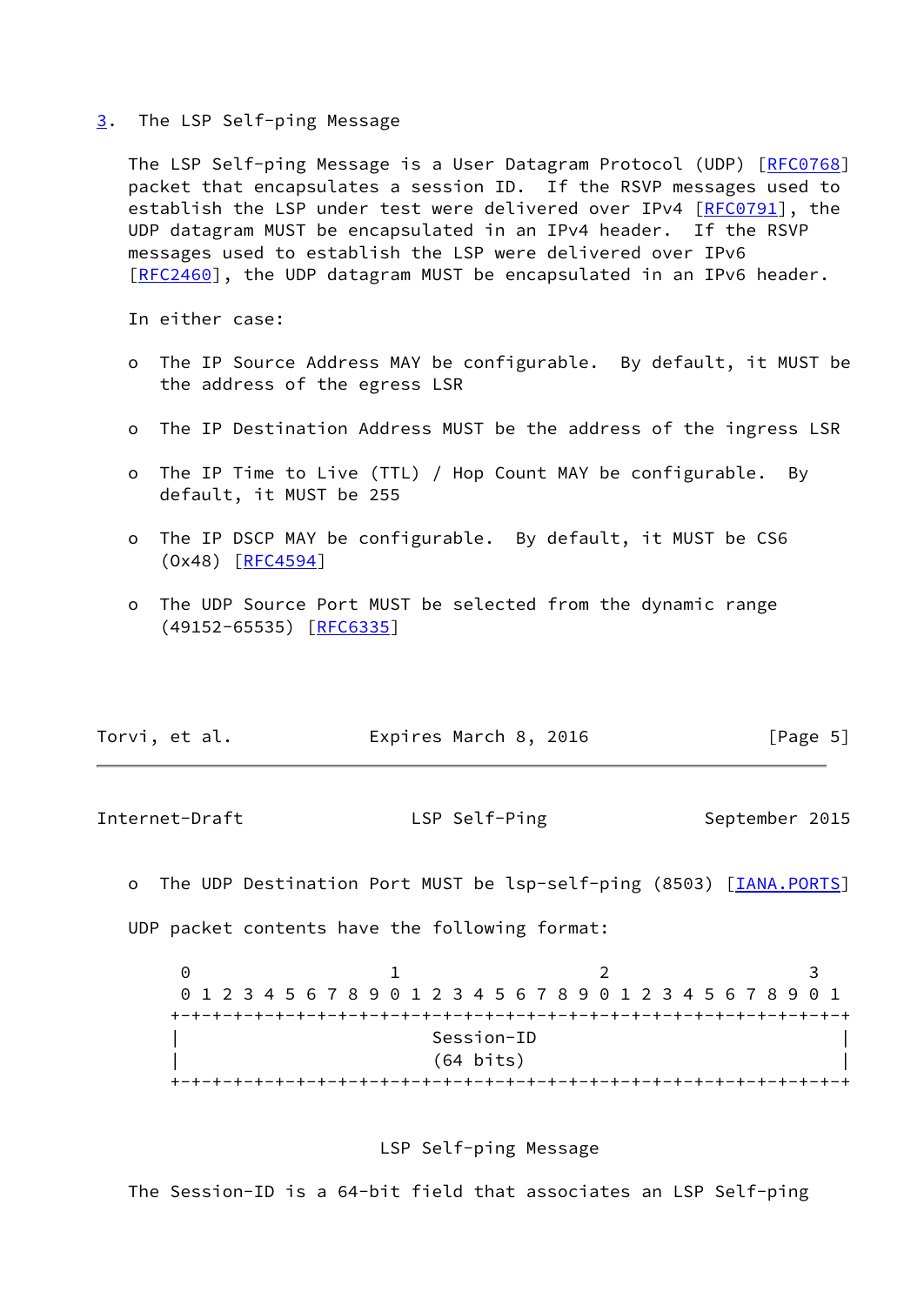message with an LSP Self-ping session.

<span id="page-6-0"></span>[4](#page-6-0). LSP Self Ping Procedures

 In order to verify that an LSP is ready to carry traffic, the ingress LSR creates a short-lived LSP Self-ping session. All session state is maintained locally on the ingress LSR. Session state includes the following information:

- o Session-ID: A 64-bit number that identifies the LSP Self-ping session
- o Retry Counter: The maximum number of times that the ingress LSR probes the LSP before terminating the LSP Self-ping session. The initial value of this variable is determined by configuration.
- o Retry Timer: The number of milliseconds that the LSR waits after probing the LSP. The initial value of this variable is determined by configuration.
- o Status: A boolean variable indicating the completion status of the LSP Self-ping session. The initial value of this variable is FALSE.

 Implementations MAY represent the above mentioned information in any format that is convenient to them.

 The ingress LSR executes the following procedure until Status equals TRUE or Retry Counter equals zero:

o Format a LSP Self-ping message.

| Torvi, et al. | Expires March 8, 2016 | [Page 6] |
|---------------|-----------------------|----------|
|---------------|-----------------------|----------|

<span id="page-6-1"></span>Internet-Draft LSP Self-Ping September 2015

- o Set the Session-ID in the LSP Self-ping message to the Session-ID mentioned above
- o Send the LSP Self-ping message through the LSP under test
- o Set a timer to expire in Retry Timer milliseconds
- o Wait until either an LSP Self-ping message associated with the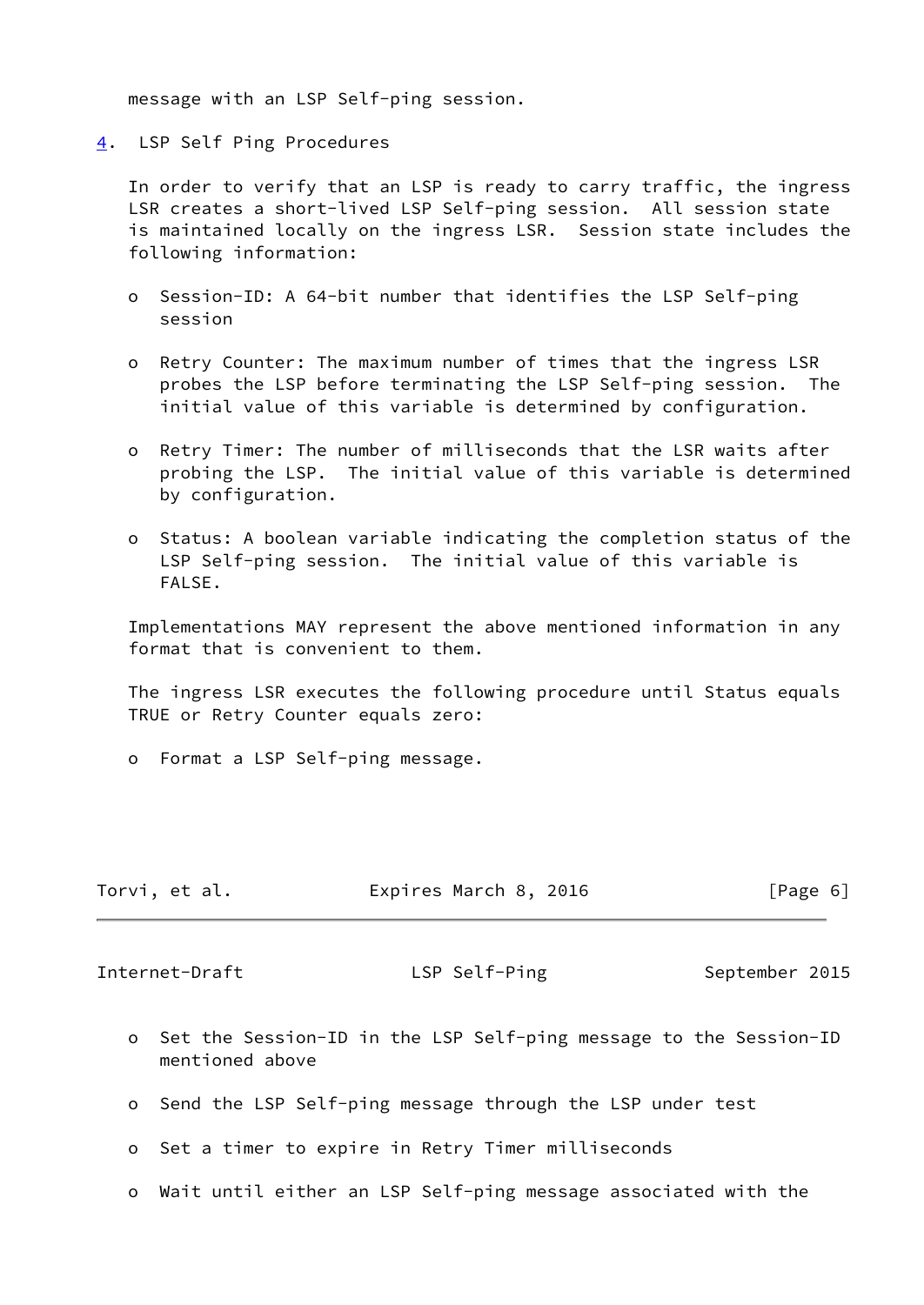session returns or the timer expires. If an LSP Self-ping message associated with the session returns, set Status to TRUE. Otherwise, decrement the Retry Counter. Optionally, increase the value of Retry Timer according to an appropriate back off algorithm.

 In the process described above, the ingress LSR addresses an LSP Self-ping message to itself and forwards that message through the LSP under test. If forwarding state has been installed on all downstream LSRs, the egress LSR receives the LSP Self-ping message and determines that it is addressed to the ingress LSR. So, the egress LSR forwards LSP Self-ping message back to the ingress LSR, exactly as it would forward any other IP packet.

 The LSP Self-ping message can arrive at the egress LSR with or without an MPLS header, depending on whether the LSP under test executes penultimate hop-popping procedures. If the LSP Self-ping message arrives at the egress LSR with an MPLS header, the egress LSR removes that header.

 If the egress LSR's most preferred route to the ingress LSR is through an LSP, the egress LSR forwards the LSP Self-ping message through that LSP. However, if the egress LSR's most preferred route to the ingress LSR is not through an LSP, the egress LSR forwards the LSP Self-ping message without MPLS encapsulation.

 When an LSP Self-ping session terminates, it returns its completion status to the invoking protocol. For example, if RSVP-TE invokes LSP Self-ping as part of the LSP set-up procedure, LSP Self-ping returns its completion status to RSVP-TE.

<span id="page-7-0"></span>[5](#page-7-0). Bidirectional LSP Procedures

 A bidirectional LSP has an active side and a passive side. The active side calculates the ERO and signals the LSP in the forward direction. The passive side reverses the ERO and signals the LSP in the reverse direction.

When LSP Self-ping is applied to a bidirectional LSP:

| Torvi, et al. | Expires March 8, 2016 | [Page 7] |
|---------------|-----------------------|----------|
|---------------|-----------------------|----------|

<span id="page-7-1"></span>Internet-Draft LSP Self-Ping September 2015

o The active side calculates ERO, signals LSP and runs LSP Self-ping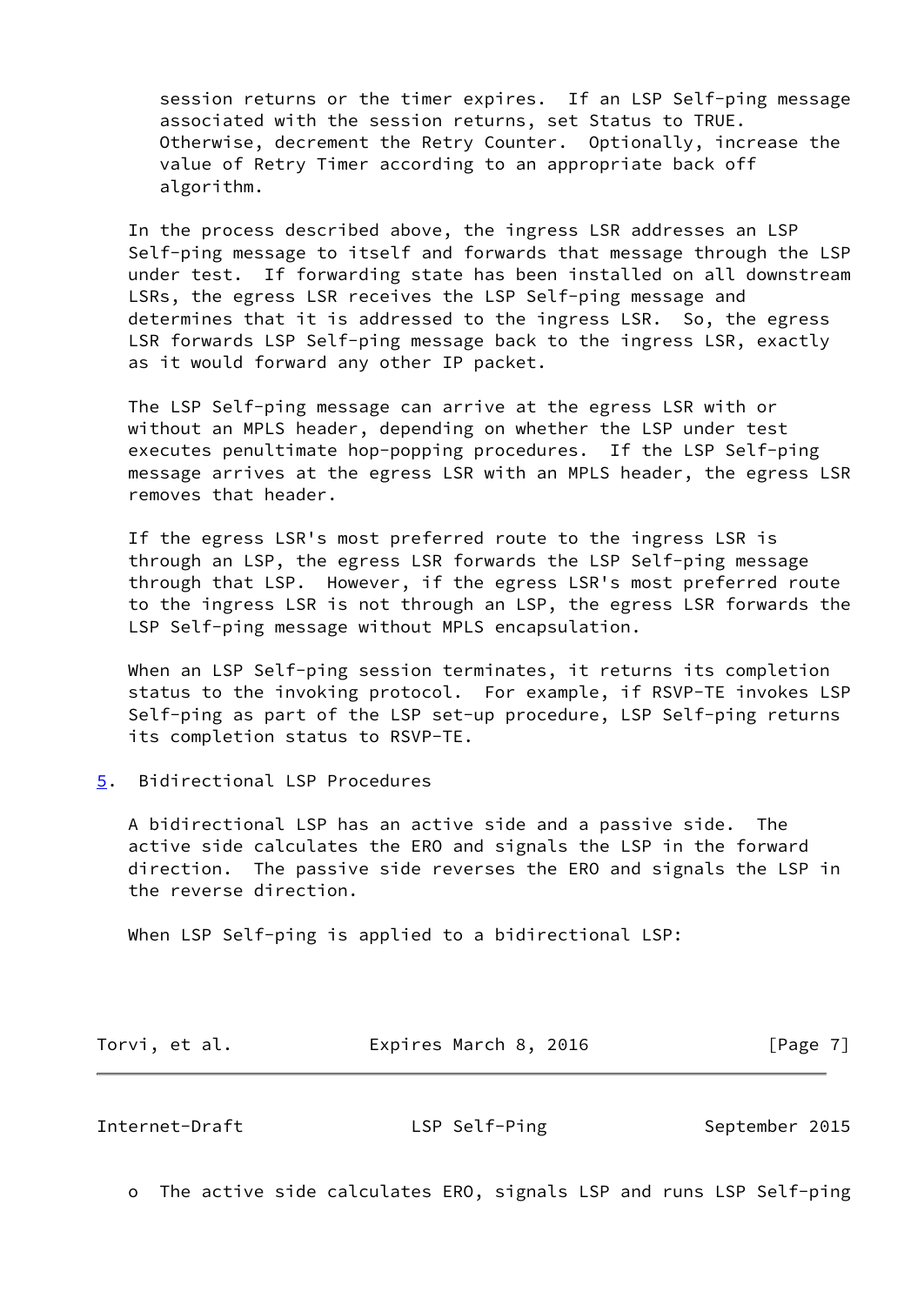- o The Passive side reverses ERO, signals LSP and runs another instance of LSP Self-ping
- o Neither side forwards traffic through the LSP until local LSP Self-ping returns TRUE

 The two LSP Self-ping sessions, mentioned above, are independent of one another. They are not required to have the same Session-ID. Each endpoint can forward traffic through the LSP as soon as the its local LSP Self-ping returns TRUE. Endpoints are not required to wait until both LSP Self-ping sessions have returned TRUE.

<span id="page-8-0"></span>[6](#page-8-0). Rejected Approaches

 In a rejected approach, the ingress LSR uses LSP-Ping to verify LSP readiness. This approach was rejected for the following reasons.

 While an ingress LSR can control its control plane overhead due to LSP Ping, an egress LSR has no such control. This is because each ingress LSR can, on its own, control the rate of the LSP Ping originated by the LSR, while an egress LSR must respond to all the LSP Pings originated by various ingresses. Furthermore, when an MPLS Echo Request reaches an egress LSR it is sent to the control plane of the egress LSR, which makes egress LSR processing overhead of LSP Ping well above the overhead of its data plane (MPLS/IP forwarding). These factors make LSP Ping problematic as a tool for detecting LSP readiness to carry traffic when dealing with a large number of LSPs.

 By contrast, LSP Self-ping does not consume any control plane resources at the egress LSR, and relies solely on the data plane of the egress LSR, making it more suitable as a tool for checking LSP readiness when dealing with a large number of LSPs.

 In another rejected approach, the ingress LSR does not verify LSP readiness. Instead, it sets a timer when it receives an RSVP RESV message and does not forward traffic through the LSP until the timer expires. This approach was rejected because it is impossible to determine the optimal setting for this timer. If the timer value is set too low, it does not prevent black-holing. If the timer value is set too high, it slows down the process of LSP signalling and setup.

 Moreover, the above-mentioned timer is configured on a per-router basis. However, its optimum value is determined by a network-wide behavior. Therefore, changes in the network could require changes to the value of the timer, making the optimal setting of this timer a moving target.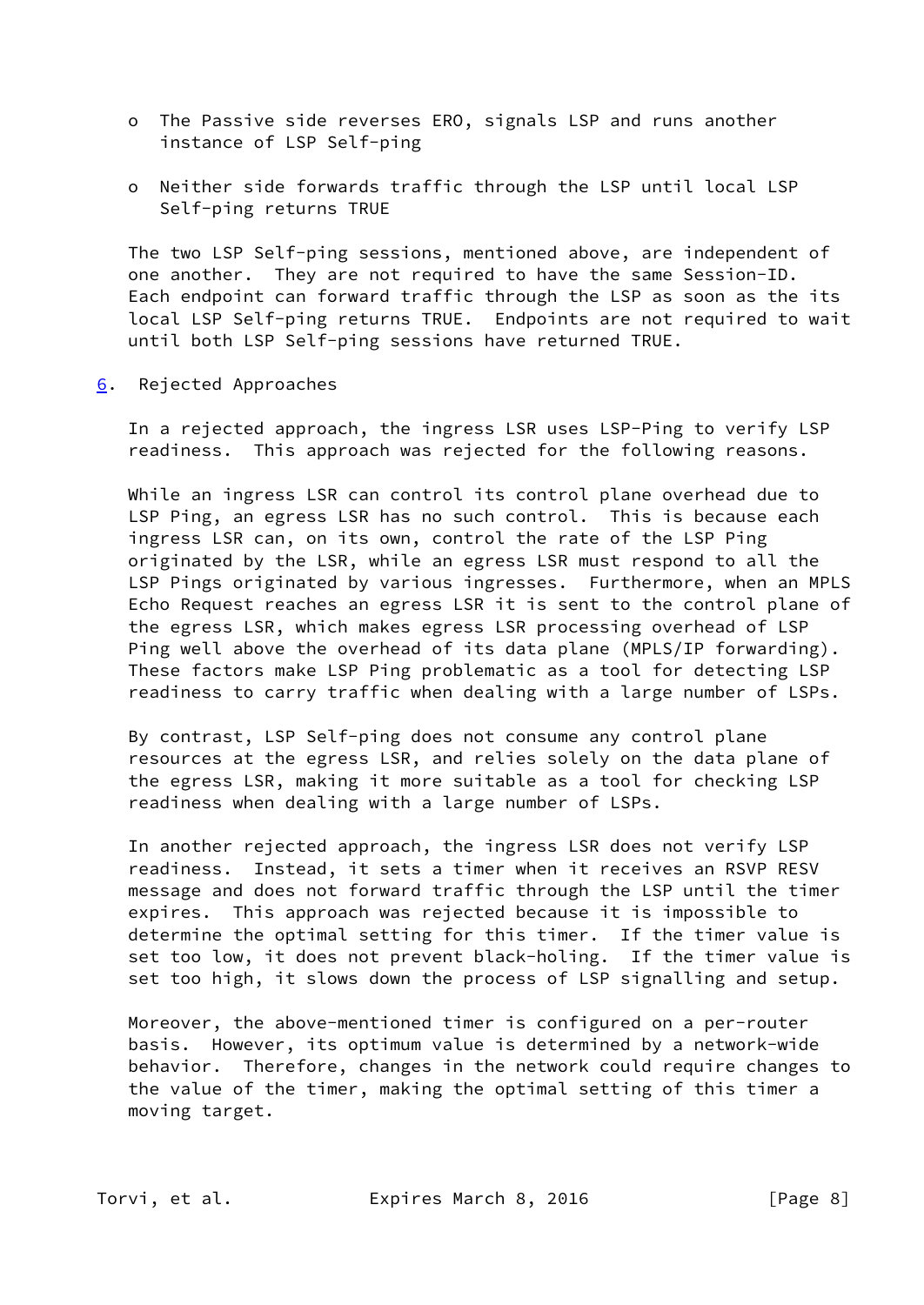<span id="page-9-1"></span>

Internet-Draft LSP Self-Ping September 2015

<span id="page-9-0"></span>[7](#page-9-0). IANA Considerations

 IANA has assigned UDP Port Number 8503 [\[IANA.PORTS](#page-10-3)] for use by LSP Self-ping.

<span id="page-9-2"></span>[8](#page-9-2). Security Considerations

 LSP Self-ping messages are easily forged. Therefore, an attacker can send the ingress LSR a forged LSP Self-ping message, causing the ingress LSR to terminate the LSP Self-ping session prematurely. In order to mitigate these threats, implementations SHOULD NOT assign Session-ID's in a predictable manner. Furthermore, operators SHOULD filter LSP Self-ping packets at network ingress points.

<span id="page-9-3"></span>[9](#page-9-3). Acknowledgements

 Thanks to Yakov Rekhter, Ravi Singh, Eric Rosen, Eric Osborne, Greg Mirsky and Nobo Akiya for their contributions to this document.

- <span id="page-9-4"></span>[10.](#page-9-4) References
- <span id="page-9-5"></span>[10.1](#page-9-5). Normative References
	- [RFC0768] Postel, J., "User Datagram Protocol", STD 6, [RFC 768](https://datatracker.ietf.org/doc/pdf/rfc768), DOI 10.17487/RFC0768, August 1980, <[http://www.rfc-editor.org/info/rfc768>](http://www.rfc-editor.org/info/rfc768).
	- [RFC0791] Postel, J., "Internet Protocol", STD 5, [RFC 791](https://datatracker.ietf.org/doc/pdf/rfc791), DOI 10.17487/RFC0791, September 1981, <[http://www.rfc-editor.org/info/rfc791>](http://www.rfc-editor.org/info/rfc791).
	- [RFC2119] Bradner, S., "Key words for use in RFCs to Indicate Requirement Levels", [BCP 14](https://datatracker.ietf.org/doc/pdf/bcp14), [RFC 2119](https://datatracker.ietf.org/doc/pdf/rfc2119), DOI 10.17487/RFC2119, March 1997, <<http://www.rfc-editor.org/info/rfc2119>>.
	- [RFC2460] Deering, S. and R. Hinden, "Internet Protocol, Version 6 (IPv6) Specification", [RFC 2460](https://datatracker.ietf.org/doc/pdf/rfc2460), DOI 10.17487/RFC2460, December 1998, <<http://www.rfc-editor.org/info/rfc2460>>.
	- [RFC3209] Awduche, D., Berger, L., Gan, D., Li, T., Srinivasan, V., and G. Swallow, "RSVP-TE: Extensions to RSVP for LSP Tunnels", [RFC 3209](https://datatracker.ietf.org/doc/pdf/rfc3209), DOI 10.17487/RFC3209, December 2001, <<http://www.rfc-editor.org/info/rfc3209>>.
	- [RFC3704] Baker, F. and P. Savola, "Ingress Filtering for Multihomed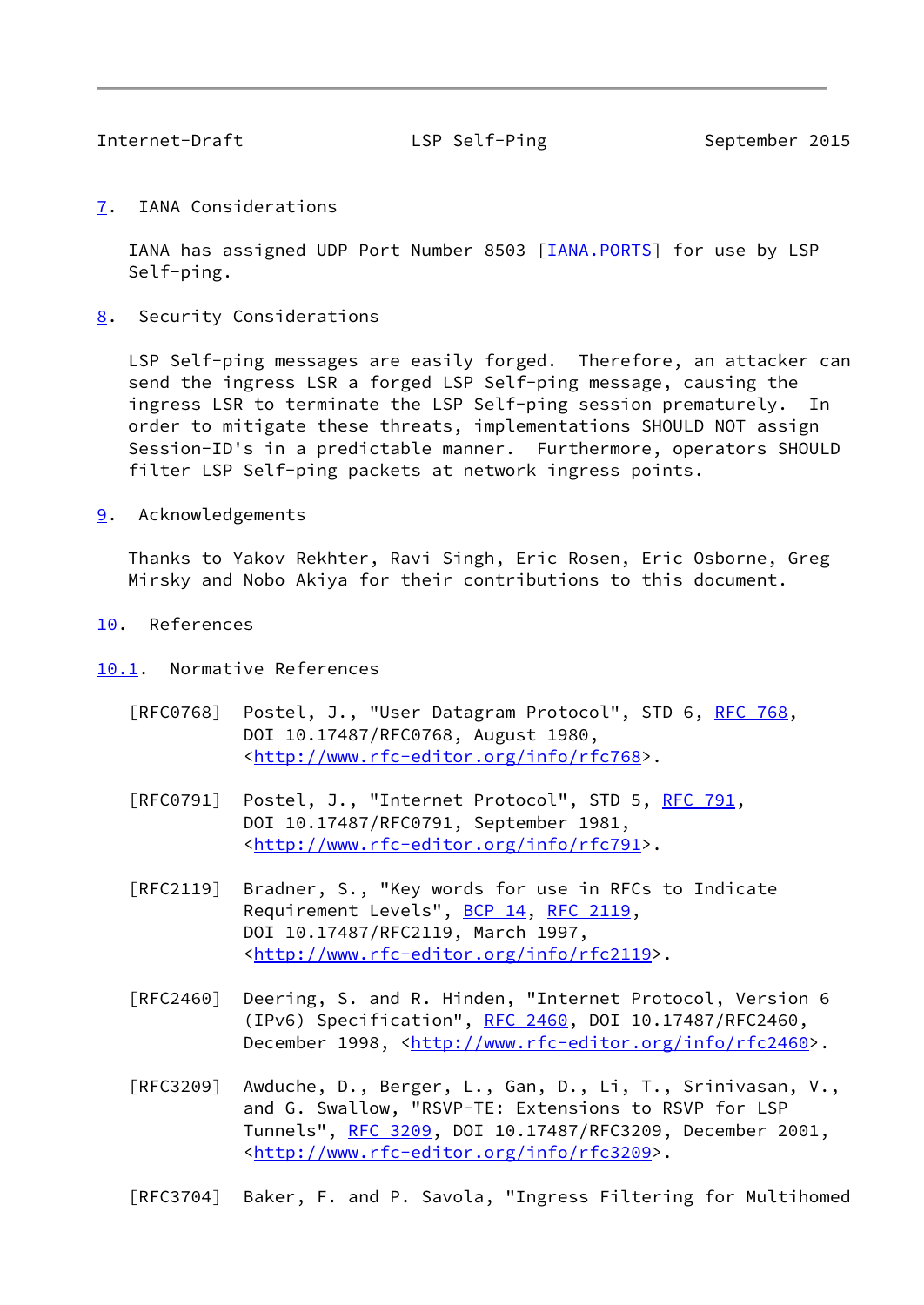Networks", [BCP 84](https://datatracker.ietf.org/doc/pdf/bcp84), [RFC 3704](https://datatracker.ietf.org/doc/pdf/rfc3704), DOI 10.17487/RFC3704, March 2004, [<http://www.rfc-editor.org/info/rfc3704](http://www.rfc-editor.org/info/rfc3704)>.

| Expires March 8, 2016<br>Torvi, et al. | [Page 9] |
|----------------------------------------|----------|
|----------------------------------------|----------|

<span id="page-10-1"></span>Internet-Draft The LSP Self-Ping September 2015

- [RFC4379] Kompella, K. and G. Swallow, "Detecting Multi-Protocol Label Switched (MPLS) Data Plane Failures", [RFC 4379,](https://datatracker.ietf.org/doc/pdf/rfc4379) DOI 10.17487/RFC4379, February 2006, <<http://www.rfc-editor.org/info/rfc4379>>.
- [RFC5036] Andersson, L., Ed., Minei, I., Ed., and B. Thomas, Ed., "LDP Specification", [RFC 5036](https://datatracker.ietf.org/doc/pdf/rfc5036), DOI 10.17487/RFC5036, October 2007, [<http://www.rfc-editor.org/info/rfc5036](http://www.rfc-editor.org/info/rfc5036)>.
- [RFC6335] Cotton, M., Eggert, L., Touch, J., Westerlund, M., and S. Cheshire, "Internet Assigned Numbers Authority (IANA) Procedures for the Management of the Service Name and Transport Protocol Port Number Registry", [BCP 165](https://datatracker.ietf.org/doc/pdf/bcp165), [RFC 6335,](https://datatracker.ietf.org/doc/pdf/rfc6335) DOI 10.17487/RFC6335, August 2011, <<http://www.rfc-editor.org/info/rfc6335>>.
- <span id="page-10-0"></span>[10.2](#page-10-0). Informative References

<span id="page-10-2"></span>[I-D.akiya-bfd-seamless-base]

 Akiya, N., Pignataro, C., Ward, D., Bhatia, M., and J. Networks, "Seamless Bidirectional Forwarding Detection (S-BFD)", [draft-akiya-bfd-seamless-base-03](https://datatracker.ietf.org/doc/pdf/draft-akiya-bfd-seamless-base-03) (work in progress), April 2014.

## <span id="page-10-3"></span>[IANA.PORTS]

 IANA, "Service Name and Transport Protocol Port Number Registry", <[http://www.iana.org/assignments/](http://www.iana.org/assignments/service-names-port-numbers/service-names-port-numbers.txt) [service-names-port-numbers/](http://www.iana.org/assignments/service-names-port-numbers/service-names-port-numbers.txt) [service-names-port-numbers.txt](http://www.iana.org/assignments/service-names-port-numbers/service-names-port-numbers.txt)>.

- [RFC4594] Babiarz, J., Chan, K., and F. Baker, "Configuration Guidelines for DiffServ Service Classes", [RFC 4594](https://datatracker.ietf.org/doc/pdf/rfc4594), DOI 10.17487/RFC4594, August 2006, <<http://www.rfc-editor.org/info/rfc4594>>.
- [RFC6383] Shiomoto, K. and A. Farrel, "Advice on When It Is Safe to Start Sending Data on Label Switched Paths Established Using RSVP-TE", [RFC 6383,](https://datatracker.ietf.org/doc/pdf/rfc6383) DOI 10.17487/RFC6383, September 2011, [<http://www.rfc-editor.org/info/rfc6383](http://www.rfc-editor.org/info/rfc6383)>.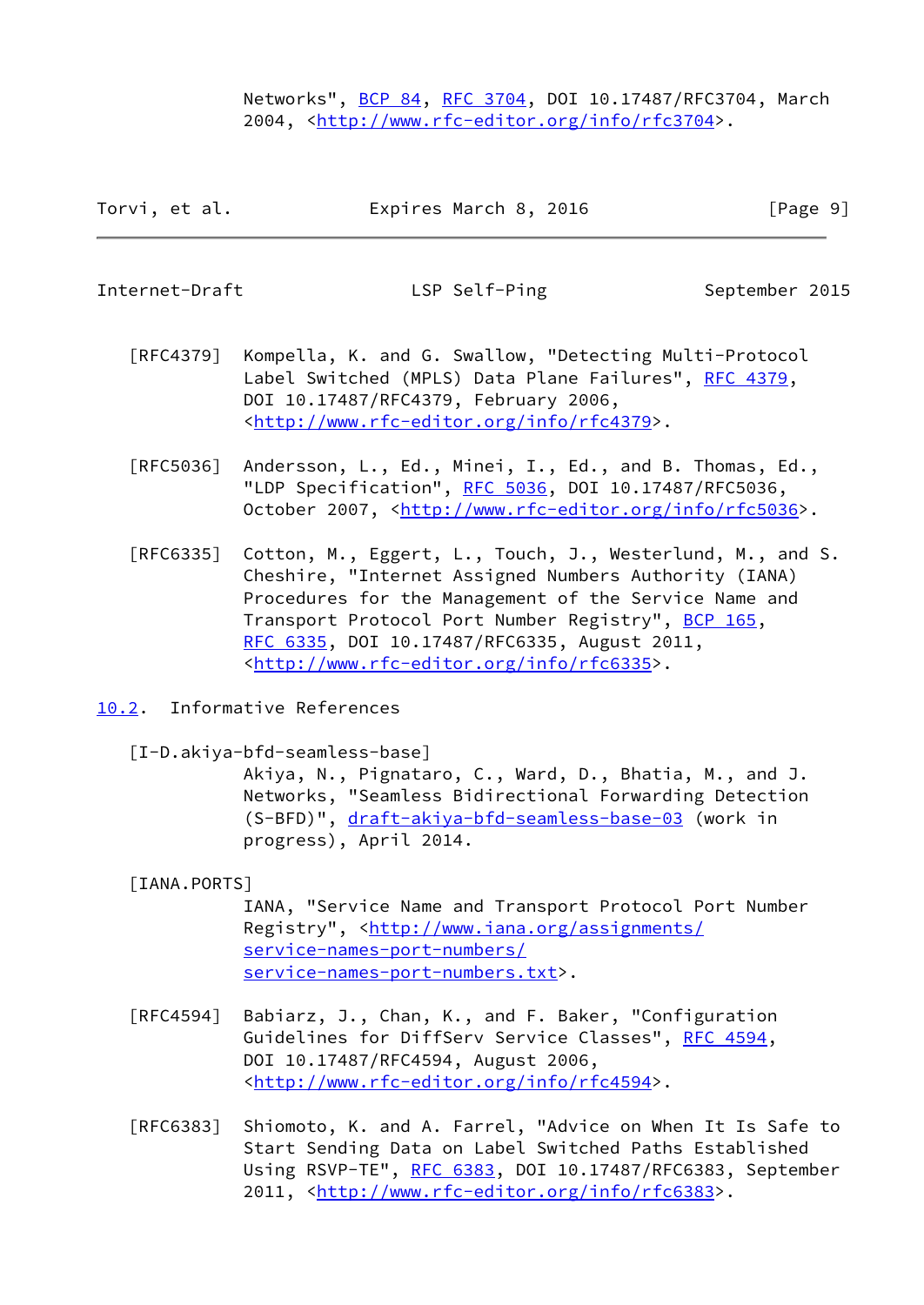Authors' Addresses Ravi Torvi Juniper Networks Email: rtorvi@juniper.net Torvi, et al. **Expires March 8, 2016** [Page 10] Internet-Draft LSP Self-Ping September 2015 Ron Bonica Juniper Networks Email: rbonica@juniper.net Ina Minei Google, Inc. 1600 Amphitheatre Parkway Mountain View, CA 94043 U.S.A. Email: inaminei@google.com Michael Conn Verizon Email: michael.e.conn@verizon.com Dante Pacella Verizon Email: dante.j.pacella@verizon.com Luis Tomotaki Verizon Email: luis.tomotaki@verizon.com